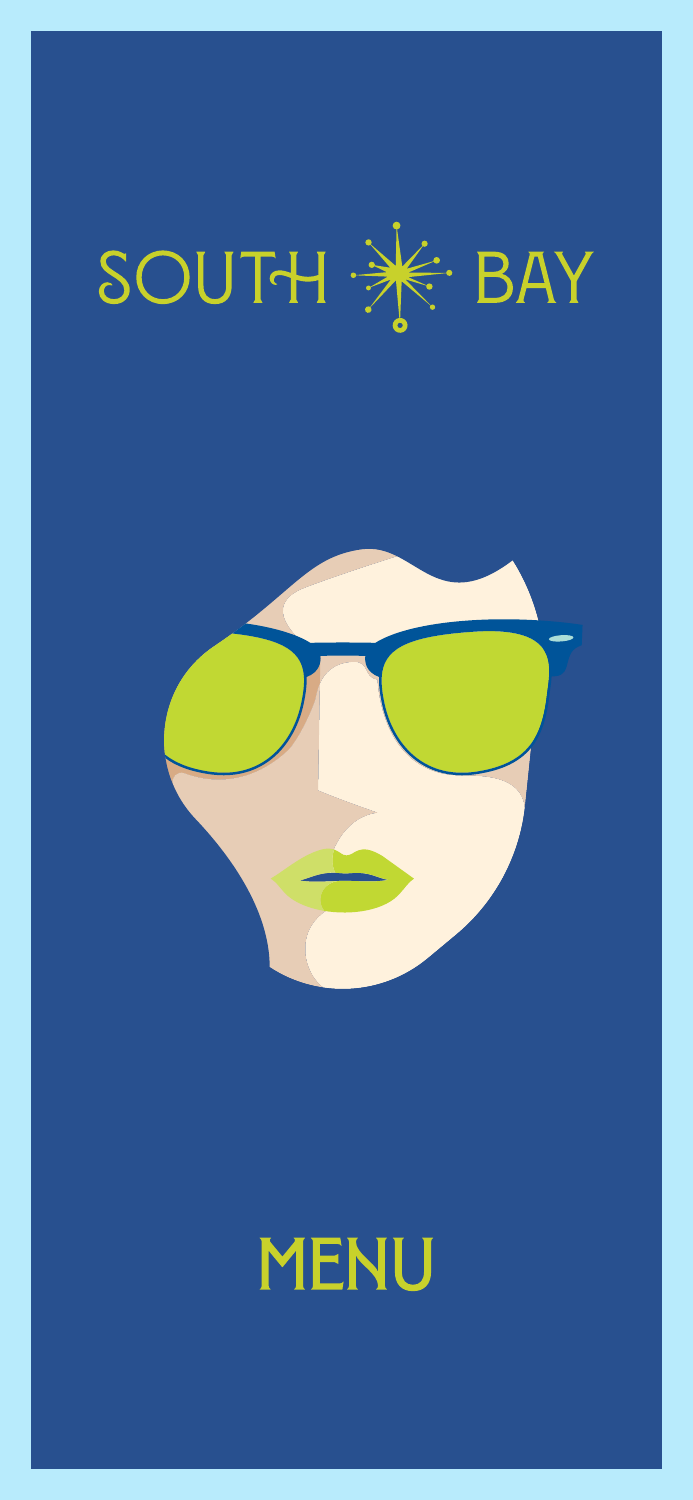

**Steamed edamame (VE) 48** Sesame, truffle teriyaki

**Grilled baby OCTOPUS (G) 52** Aromatic herbs, lemon, garlic, rocket pesto mayonnaise

**Paneer and vegetable summer rolls (D) 42** Paneer and vegetable rice paper roll, sweet soy dipping sauce



**TAC SALAD (G/V) 52** 

| Avocado, tomato, crème fraiche, jalapeno,<br>passion fruit dressing                                                        |    |
|----------------------------------------------------------------------------------------------------------------------------|----|
| <b>BEETROOT &amp; FETA SALAD (D)</b><br>Beetroot, herb marinated feta, quinoa,<br>lemon mint dressing, mixed green salad   | 58 |
| <b>CHEIT DUCK LEG SALAD (N)</b><br>Burnt coconut, charred pineapple, honey soy cashews,<br>mixed green salad               | 68 |
| <b>GRILLED GHICKEN SALAD (D)</b><br>Caper berries, roasted plum tomatoes,<br>parmesan shavings, rocket, balsamic           |    |
| <b>SEARED BEEF POKE</b><br>Ginger marinated beef, cherry tomatoes, onion,<br>spicy cucumber, radish, rice, sesame dressing | 68 |
| <b>TUNA POKE (SF)</b><br>Seaweed furikake, avocado, radish, snap peas,<br>carrots, rice, pickled ginger                    |    |
|                                                                                                                            |    |

**Grilled vegetable bowl (D/V) 58**

### Peanut lime cream, grilled halloumi

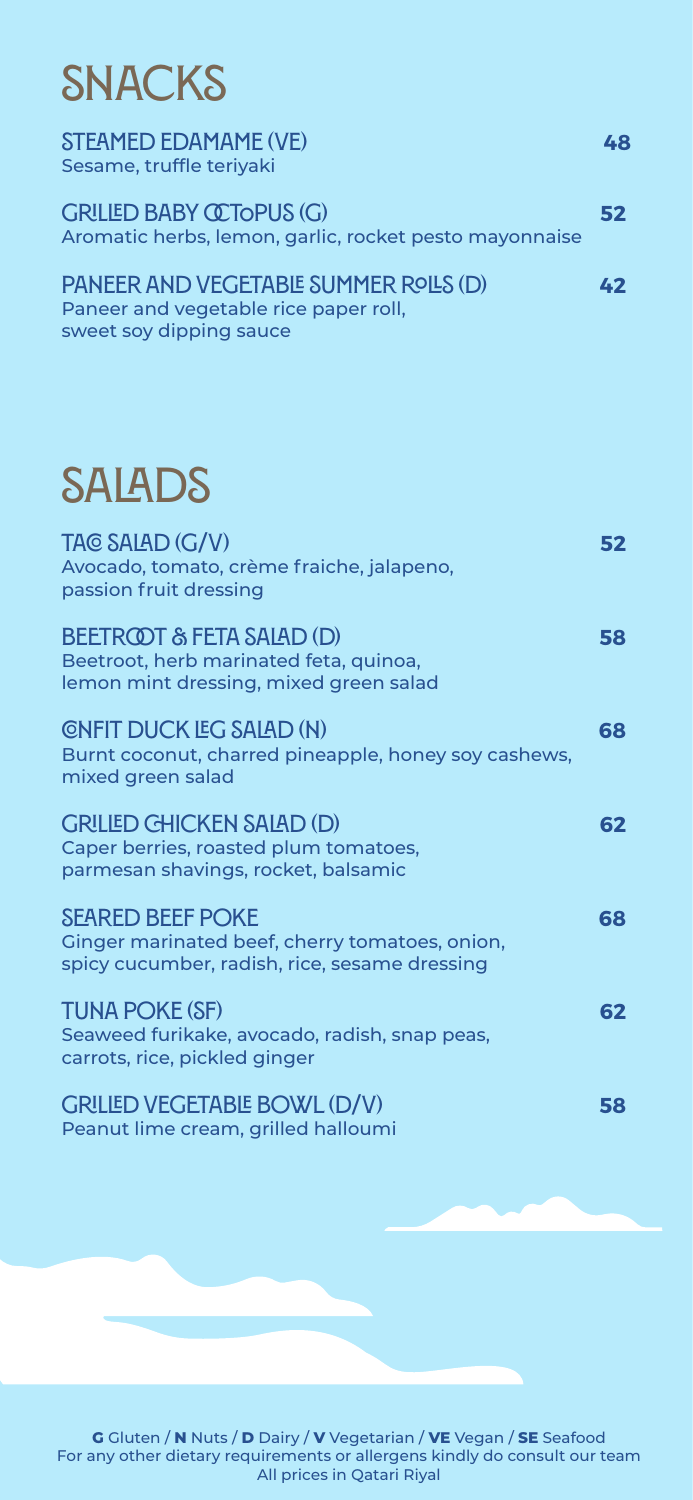## **The mains**

| <b>GRILLED SEA BASS (SF)</b><br>Sweet soy, ginger, lemongrass, mesclun greens,<br>black sesame, dried lime dressing, grilled lime | 128 |
|-----------------------------------------------------------------------------------------------------------------------------------|-----|
| <b>GRILLED GHICKEN SKEWER</b><br>Tahini sauce, tabbouleh, French fries                                                            | 88  |
| <b>SEARED TUNA STEAK (SF)</b><br>Asian style slaw, semi dried tomato,<br>charred onion petals, lime dressing                      | 112 |
| LAMB CUTLETS<br>Curried apricot, black olive tapenade, snow peas,<br>pickled radish                                               |     |
| <b>CRISPY FRIED CHICKEN (G)</b><br>Spicy pickled cucumber, French fries                                                           | 88  |

| SIDES                     |    |
|---------------------------|----|
| <b>FRIES</b>              | 18 |
| <b>GRILIED VEGETABIES</b> | 32 |
| <b>ONION RINGS</b>        | 32 |
| <b>GARLIC BREAD</b>       | 28 |
| MOZZARELLA STICKS         | 32 |
|                           |    |
|                           |    |





**G** Gluten / **N** Nuts / D Dairy / **V** Vegetarian / **VE** Vegan / **SE** Seafood For any other dietary requirements or allergens kindly do consult our team All prices in Qatari Riyal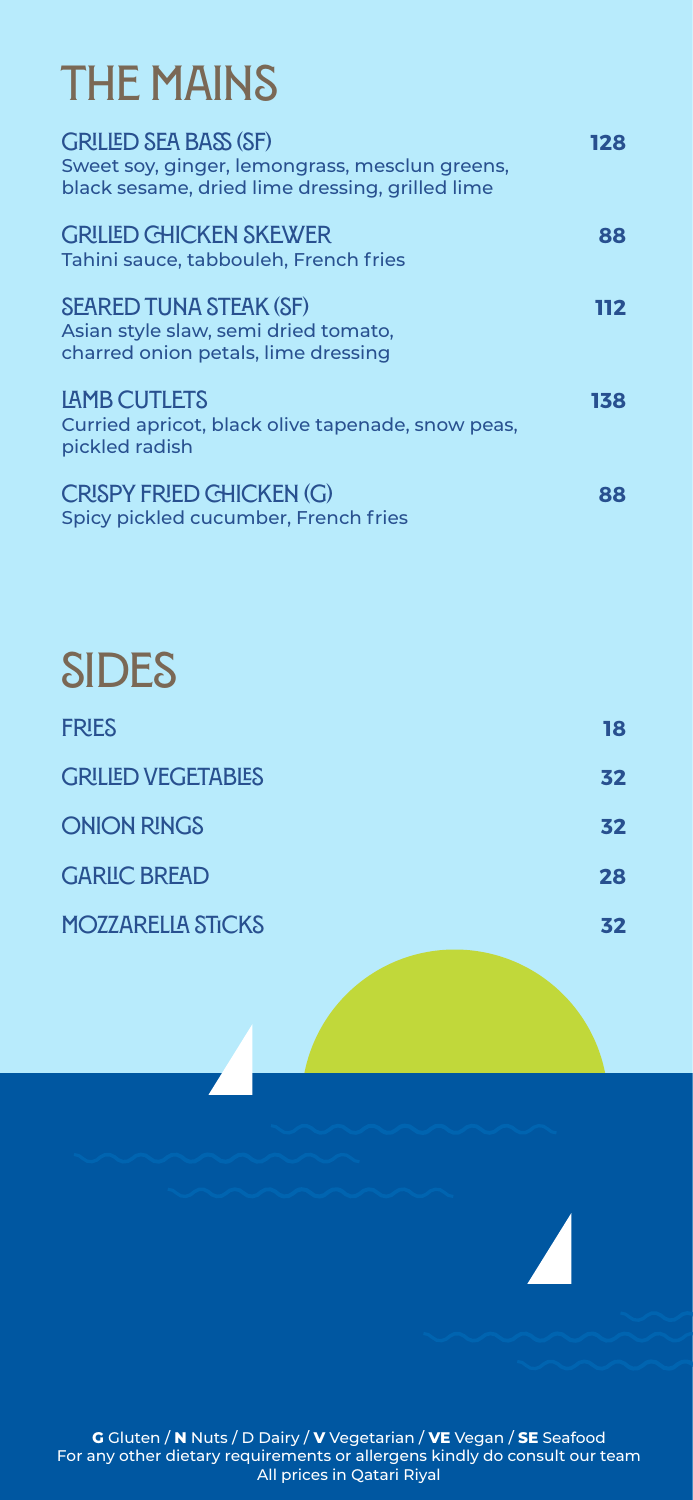### **Kids' Corner** All kid's meals are served with choice of French fries or small green salad

### **Crispy chicken taco (G) 32 Mozzarella sticks (G/D) 32 Chicken popcorn (G) 36**



## **sweets**

| <b>EXOTIC FRUIT GAKE (V)</b><br>Coconut crème, caramelized pineapple,<br>mango, passion fruit | 48 |
|-----------------------------------------------------------------------------------------------|----|
| STRAWBERRY LIME TART (V)<br>Mascarpone, strawberry balsamic emulsion                          | 48 |
| PISTACHIO RASPBERRY SANDWICH (G/N)                                                            | 48 |
| PEACH MELBA (D)                                                                               | 48 |
| 1/8 WATERMELON ON THE ROCKS                                                                   | 48 |

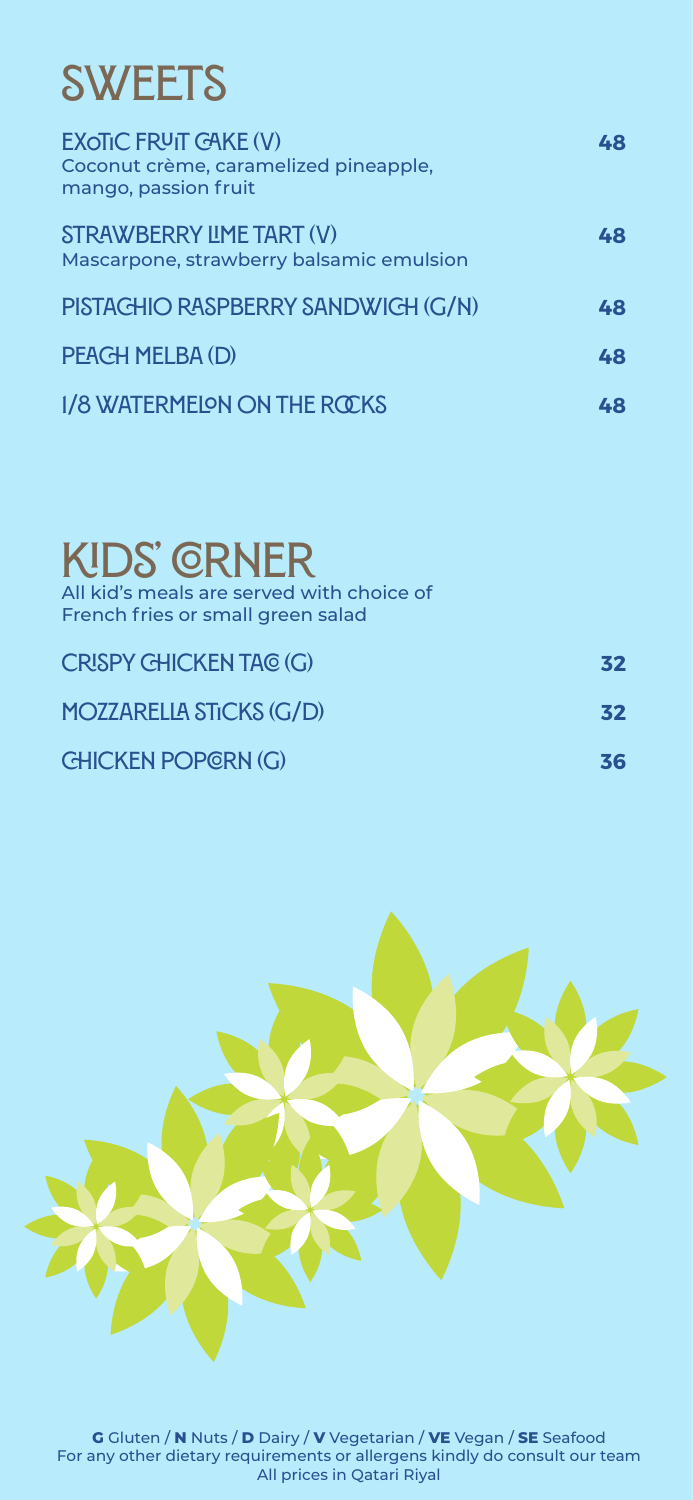## **ZERO COCKTAILS**

**Fineapple 48** Pineapple juice, watermelon juice, green apple syrup, lime, mint

**Pool-ip 48** Strawberry purée, lime, basil, black pepper, balsamic vinegar, soda water

**Pool mule 48** Passion fruit purée, fresh lime, garden mint, ginger ale

**Passion colada 48** Pineapple juice, coconut cream, passion fruit

#### **M & M 48** Fresh watermelon, lemon, mint

**Beach cooler 48** Peach purée, fresh orange juice, cranberry juice, grenadine, sprite

# **WHOLE COCONUT**

### **fRESH COCONUT 42**





**G** Gluten / **N** Nuts / D Dairy / **V** Vegetarian / **VE** Vegan / **SE** Seafood For any other dietary requirements or allergens kindly do consult our team All prices in Qatari Riyal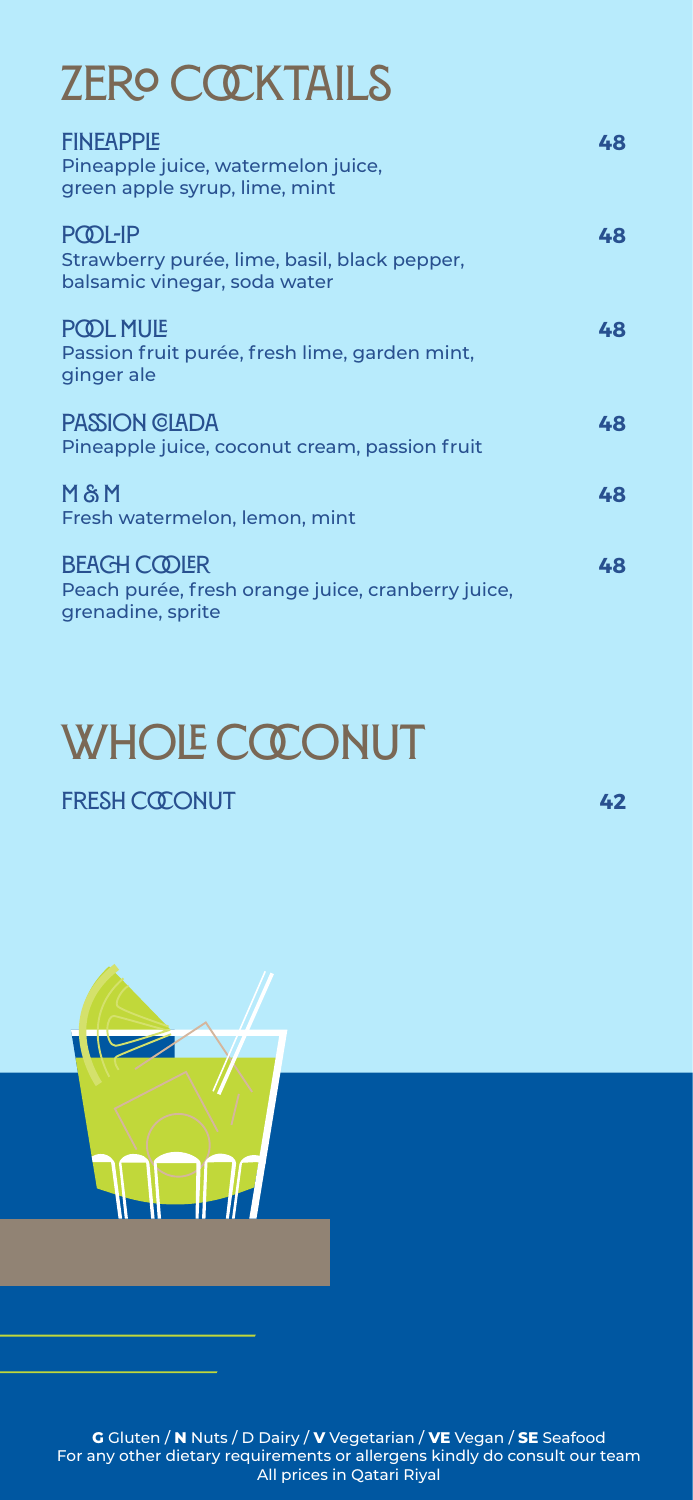## **TEA Moroccan mint – green tea 28 Earl grey original – black tea 28 Single estate darjeeling – black tea 32 English breakfast – black tea 28**

# **ICED CFFEE**

**Regular 32**



**Hazelnut 32**

#### **Chocolate 32**



### **CFFEE**

| AMERICANO               | 28 |
|-------------------------|----|
| AMERICANO-DECAFFEINATED | 32 |
| <b>ESPRESSO</b>         | 28 |
| <b>ESPRESSO DOUBLE</b>  | 32 |
| CAPPUCINO               | 32 |
| CRTADO                  | 32 |
| <b>GAFÉ LATTE</b>       | 32 |
| <b>MACHIATO</b>         | 32 |